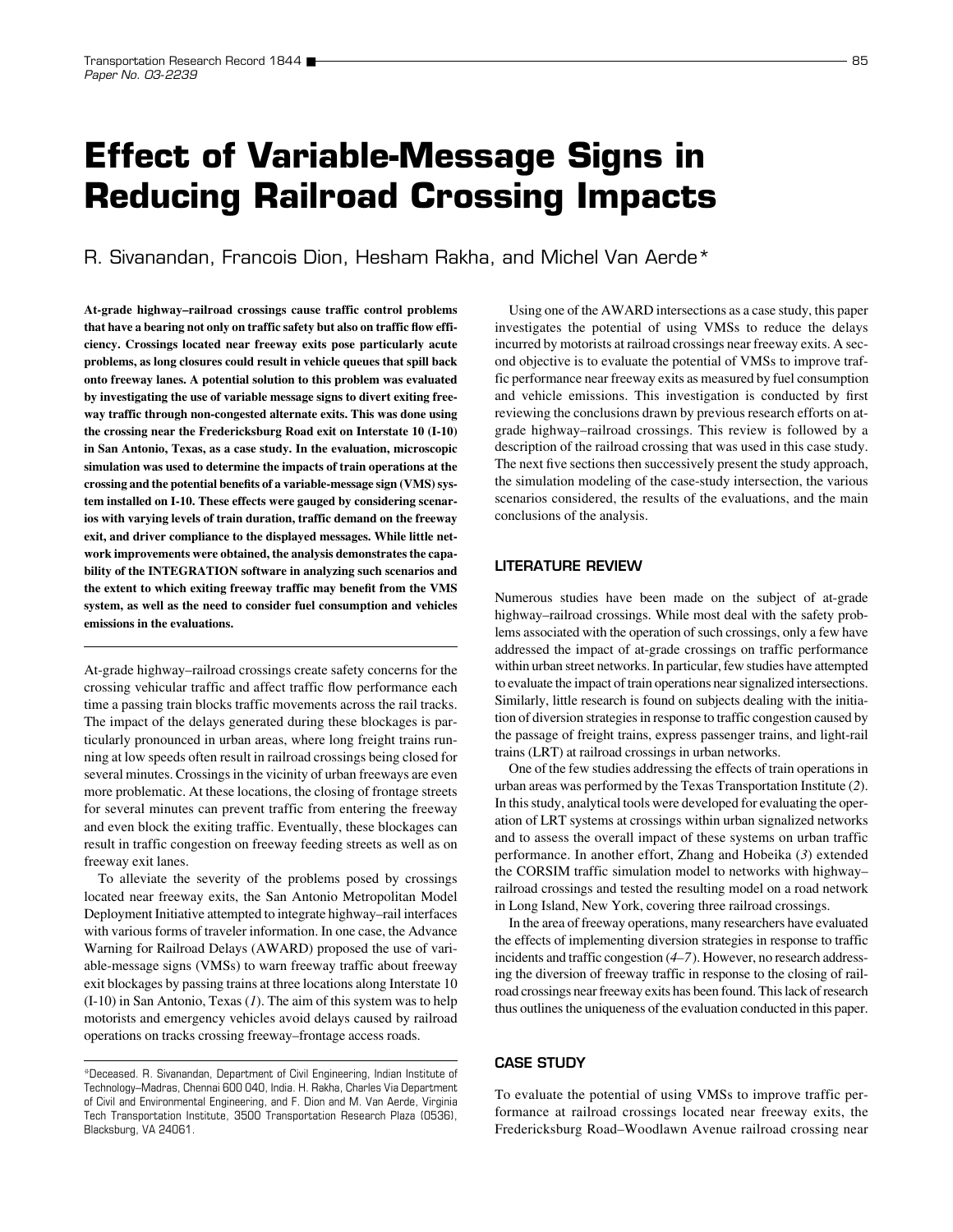Exit 567 on I-10 in San Antonio, Texas, was selected as a case study. As indicated earlier, this crossing is part of the San Antonio AWARD system, which was designed to help motorists and emergencyresponse vehicles avoid delays caused by railroad crossings on freeway-frontage access roads.

The AWARD system uses Doppler radar sensors placed at selected locations along the section of the Union Pacific Kerrville rail line near I-10 to detect the presence, speed, and length of trains before they approach grade crossings. After detection of a train, data from the sensors are transmitted to the TransGuide Control Center, where computer algorithms calculate the predicted time and duration of freeway-exit blockage. Finally, this information enables operators to send messages to VMSs placed at strategic locations along I-10 to alert freeway motorists of potential delays ahead and allow them to avoid the congested area by selecting alternate exits.

At the Fredericksburg Road crossing, there are typically only two to three trains crossing on a given day, with usually one crossing around noon and another one at about 4:30 p.m. On some days, however, there can be up to seven train crossings. The duration of each crossing also usually varies from 3 to 7 min, with traffic blockage from 5 to 7 min and delays of up to 10 min often reported by motorists. These long blockages are due to trains constrained to operate in this vicinity at speeds of 16 km/h for safety reasons.

However, while the Fredericksburg Road crossing is part of the AWARD system, messages about exit blockages are currently rarely displayed on the I-10 VMS system. According to field interviews conducted in October 1998, messages are displayed only to warn motorists about unusual activities. This is explained by the fact that, while queues of vehicles often form on the freeway exits during railroad crossing closures, these queues rarely extend onto the freeway lanes.

While current traffic conditions provide no compelling need for using the I-10 VMS system to warn freeway motorists about regularly occurring queuing on the Fredericksburg Road exit, such use may become beneficial in the future if significant traffic growth occurs. In the more immediate future, the use of the VMS system to alert exiting freeway traffic about congestion problems at the Fredericksburg Road crossing may also improve local traffic conditions and network performance. This is what this paper intends to investigate.

### STUDY APPROACH

The crux of the research reported in this paper is based on the premise that the impact of railroad-crossing closures on traffic flow in the vicinity of freeway exits can best be analyzed and evaluated using simulation. For this study, the INTEGRATION microscopic traffic simulation model (*8, 9*) was selected as the tool of choice for a number of reasons. First, this model, which was conceived during the mid-1980s as an integrated simulation and traffic assignment model (*10–14*), has been effectively used by a number of private engineering firms and public transportation agencies for the evaluation of various transportation projects (*15–18*). Consequently, the software is accepted by a wide audience of transportation professionals. Second, the fact that the INTEGRATION software explicitly models dynamic traffic assignment as opposed to assigning turn probabilities at nodes, which is what is commonly used in other microscopic simulation

software including CORSIM and VISSIM, the model can provide output that is origin–destination (O–D) specific. This key advantage evolves from the fact that the INTEGRATION software, unlike most microscopic software, tracks individual vehicles from their point of origin to their final destination (*19*). Third, the INTEGRATION software provides the flexibility of explicitly modeling VMSs for different levels of compliance and explicitly models driver-dynamic traffic diversion. Fourth, the INTEGRATION model uses state-of-the art vehicle fuel-consumption and emission models, as is described in detail in the literature (*19*). These unique features of the INTEGRATION software are briefly discussed in the following paragraphs. For more information on the INTEGRATION software, the reader is directed to other literature sources (*19*).

Among the unique features of the INTEGRATION model is the use of the same traffic-flow logic to represent both freeway and signalized links. The model also uniquely features simulation and multipath–multiuser traffic-assignment components that are microscopic, integrated, and dynamic. Simulation with the model involves the tracking of individual vehicle movements from a vehicle's origin to its destination at an update rate of up to once every 0.1 s. This microscopic approach permits the detailed analysis of many traffic phenomena, such as shock waves, gap acceptance, and weaving behavior. It also permits considerable flexibility in representing spatial variations in traffic conditions. The dynamic approach adopted by the model further allows it to consider virtually continuous time-varying demands, routings, link capacities, and traffic controls without the need to predefine an explicit common time-slice duration. This implies that the model is not restricted to hold departure rates, signal timings, incident severities, and even traffic routings at a constant setting for any particular period of time. Finally, the INTEGRATION model can be used not only to estimate stops and delays, but also to estimate vehicle fuel consumption and emissions within a simulated network (*19–21*). Embedded in the model are routines that compute the fuel consumption and emissions of hydrocarbon (HC), carbon monoxide (CO), and oxides of nitrogen  $(NO<sub>x</sub>)$  of each simulated vehicle on a second-by-second basis based on the vehicle's instantaneous speed and acceleration levels. The effect of the railway crossing on traffic safety was not evaluated in this study but is currently being evaluated and will be presented in a separate publication.

To evaluate the impact of train operations at the Fredericksburg Road crossing, two calibration efforts were conducted. The first calibration effort involved calibrating the O–D demand to field conditions, while the second calibration effort involved calibrating the network supply to ensure consistent speeds and queues between the simulation and field conditions. The calibration efforts are described briefly in the following paragraphs.

The calibration of the O–D demand was conducted using a maximum likelihood synthetic O–D estimator using link counts from loop detectors located on the freeway and the freeway on-and offramps. Specifically, the QUEENSOD model (*22*) was used to perform this task. While the details of the model are provided in the literature (*22*), it is sufficient to note that the model was developed to support the INTEGRATION software by estimating the most likely O–D traffic demand for a network based on observed-link traffic flows and turning-movement counts, if available. The main advantage behind its use is that it shares the same data-file structures and file formats as INTEGRATION, thereby simplifying many analysis tasks.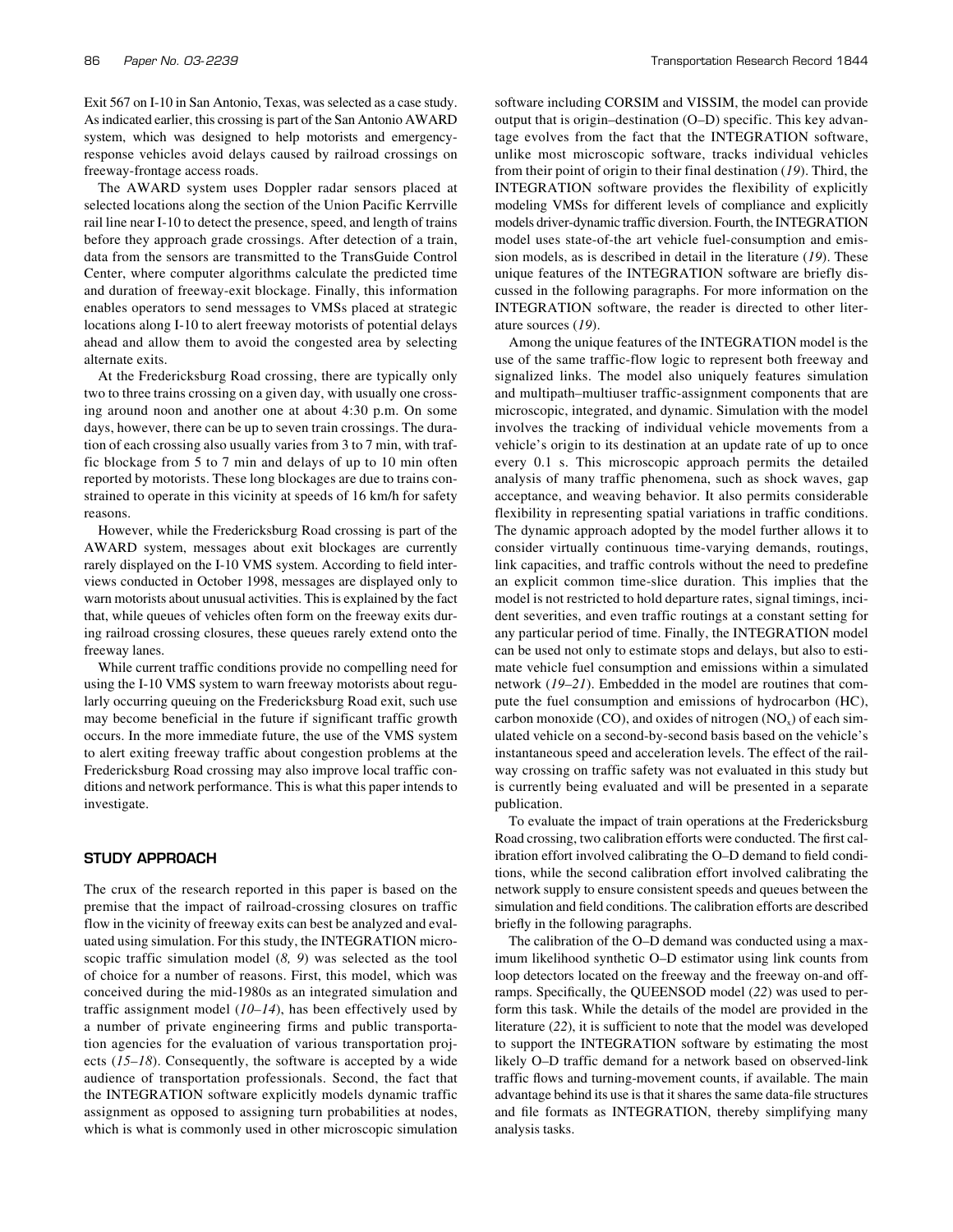The calibration of the supply involved calibrating the speed–flow relationship to ensure that simulated travel speeds and queue formations were consistent with field conditions. Once the base simulation run was calibrated, several simulation runs were conducted. In these simulations, instead of assuming that warning messages were displayed on the I-10 VMS system only when queues of vehicles on the freeway exit ramps were expected to spill onto freeway lanes, it was assumed that messages were displayed as soon as a train blockage was expected to occur. This more comprehensive approach was taken to fully evaluate the potential benefits of the system in reducing traffic congestion and improving traffic flow at the railroad crossing.

### SIMULATION MODEL SETUP

To perform the evaluations, the road network of Figure 1 was coded in both QUEENSOD and INTEGRATION. This network covered approximately 1 mi<sup>2</sup> and included 15 O–D nodes. Details of the railroad-crossing modeling are shown in the upper left corner of the figure. As can be observed, train operations within the study area were simulated only for a small segment around Fredericksburg Road and Woodlawn Avenue. While the tracks continue in reality parallel to I-10 for some distance in both directions, there was no need to model a larger segment of the railroad tracks, as there are no at-grade crossings at the other major streets within the study area.

Within INTEGRATION, routing of background vehicles was applied using the Frank–Wolfe macroscopic traffic-assignment algorithm (*23*). The O–D flows required to perform these assignments were determined using loop-detector data collected at eight detection stations along the I-10 corridor. The data were collected at four mainline freeway stations, two off-ramp stations, and two on-ramp stations for eight 15-min intervals during the morning peak travel period. Following the data collection, a two-step process was used to compute the required O–D flows. In the first step, average hourly traffic counts were determined for each detection station using all 15-min traffic counts. In the second step, the resulting average hourly traffic counts from all detection stations were



**FIGURE 1 Integration simulation network.**

inputted into QUEENSOD to generate typical morning O–D flows for the simulated network of Figure 1. Table 1 presents the results of these calculations in the form of hourly average flows between each modeled O–D pair. At this point, it is important to note that simulations were performed assuming that demand does not change with time.

For the purpose of the study, only vehicles traveling on I-10 West were assumed to exit the freeway. This assumption was made to account for the fact that messages displayed on the modeled VMS system would only affect vehicles traveling in that direction. As a result, only the flows between the O–D pairs 1-6, 1-11, and 1-12 in the network of Figure 1 are assumed to respond to the VMS system, as these vehicles are the only ones to exit the freeway and cross the Fredericksburg Road crossing in the absence of trains.

In addition to the flows in Table 1, bus flows were estimated separately and incorporated directly into INTEGRATION. These flows were included in an attempt to depict existing traffic conditions as accurately as possible. A separate analysis was made for these flows, as their characteristics could be easily determined from field observations and published transit schedules. Based on such observations, buses were coded to run on Fredericksburg Road only, at a rate of 20 vehicles per hour (vph). These flows must therefore be added to those of Table 1 to obtain the complete demand being simulated.

Trains were finally modeled by introducing a short fictitious highway link that crosses both roadways at the location of the existing train tracks. The simulation of traffic blockage by a passing train was then accomplished by discharging a heavy volume of traffic on the fictitious link. In this process, the duration of train crossing was controlled by suitably varying the start and end times of the traffic discharge. The stoppage of crossing vehicular traffic during each train crossing was handled by simulating the presence of "Yield" traffic signs on the roads crossing the rail tracks and by suitably adjusting the size of the minimum acceptable gap between successive train cars for vehicles attempting to cross the stream of vehicles, emulating the passage of a train. Alternatively, incidents completely blocking all traffic lanes located at the railroad crossings for the entire train-crossing duration could have been modeled.

Within the study area, the VMS system was modeled as being positioned in such way that vehicles intending to Exit I-10 at Fredericksburg Road could be rerouted through the upstream Cincinnati Avenue exit. Vehicle response to the displayed messages was then modeled by allowing vehicles to update their minimum travel-time path after passing the location of the VMS system using real-time information about current-link travel times. To ensure that only vehicles traveling between the O–D pairs 1-6, 1-11, and 1-12 would respond to the displayed messages, these flows were modeled using a different vehicle class than was specified as the only being affected by the VMS system. The compliance of each vehicle to the displayed messages was finally modeled through features of the INTEGRATION model that allow the user to specify various response levels to the availability of advance traveler information.

#### EVALUATION SCENARIOS

Table 2 lists several scenarios that were developed to study the effect of passing trains on traffic exiting I-10 at the Fredericksburg Road exit and to evaluate the benefits of using VMSs to warn incoming freeway traffic about exit blockages due to passing trains. These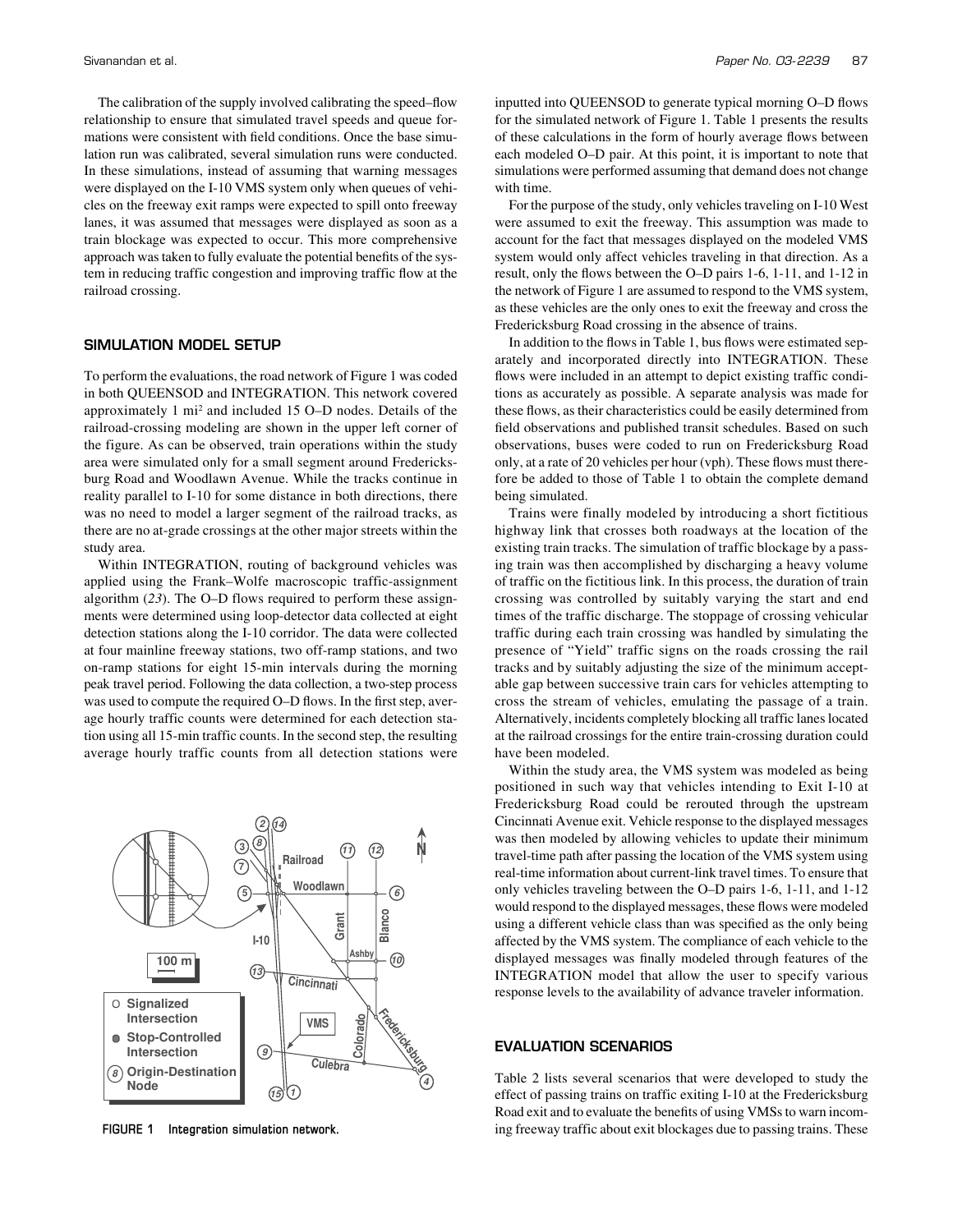| Origin         |                                                                                                                    | Hourly average flow to destination node |          |          |          |          |          |                          |              |          |          |          |          |          |      |
|----------------|--------------------------------------------------------------------------------------------------------------------|-----------------------------------------|----------|----------|----------|----------|----------|--------------------------|--------------|----------|----------|----------|----------|----------|------|
| node           |                                                                                                                    | $\overline{c}$                          | 3        | 4        | 5        | 6        |          | 8                        | 9            | 10       | 11       | 12       | 13       | 14       | 15   |
| (1)            | (2)                                                                                                                | (3)                                     | (4)      | (5)      | (6)      | (7)      | (8)      | (9)                      | (10)         | (11)     | (12)     | (13)     | (14)     | (15)     | (16) |
|                |                                                                                                                    | $\Omega$                                | 38       | 18       | 38       | 41       | $\Omega$ | $\Omega$                 | 18           | 18       | 41       | 41       | 18       | 1854     | 29   |
| $\overline{2}$ | $\Omega$                                                                                                           | —                                       | $\Omega$ | $\Omega$ | $\Omega$ | $\Omega$ | $\Omega$ | $\Omega$                 | $\Omega$     | $\Omega$ | $\Omega$ | $\Omega$ | $\Omega$ | $\Omega$ | 2748 |
| 3              | $\Omega$                                                                                                           | $\Omega$                                |          | 10       | 10       | 10       | $\Omega$ | $\Omega$                 | 10           | 10       | 10       | 10       | 10       | 14       | 48   |
| $\overline{4}$ | 0                                                                                                                  | $\theta$                                | 56       | —        | 10       | 10       | $\Omega$ | $\Omega$                 | $\mathbf{0}$ | 10       | 10       | 10       | 10       | 30       | 46   |
| 5.             | 0                                                                                                                  | $\Omega$                                | 10       | 34       |          | 34       | $\Omega$ | $\Omega$                 | 34           | 34       | 34       | 34       | 34       | 14       | 48   |
| 6              | $\Omega$                                                                                                           | $\Omega$                                | 56       | 10       | 10       | -        | $\Omega$ | $\Omega$                 | 10           | 10       | 10       | 10       | 10       | 30       | 48   |
| 7              | $\Omega$                                                                                                           | $\Omega$                                | 10       | 34       | 10       | 34       |          | $\Omega$                 | 34           | 34       | 34       | 34       | 34       | 14       | 48   |
| 8              | $\Omega$                                                                                                           | $\Omega$                                | 10       | 10       | 10       | 10       | $\Omega$ | $\overline{\phantom{0}}$ | 10           | 10       | 10       | 10       | 10       | 14       | 48   |
| 9              | 0                                                                                                                  | $\Omega$                                | 56       | 10       | 10       | 10       | $\Omega$ | $\Omega$                 | -            | 10       | 10       | 10       | 10       | 30       | 46   |
| 10             | 0                                                                                                                  | $\theta$                                | 56       | 10       | 10       | 10       | $\Omega$ | $\Omega$                 | 10           |          | $\Omega$ | 10       | 10       | 30       | 46   |
| 11             | $\Omega$                                                                                                           | $\Omega$                                | 56       | 10       | 10       | 10       | $\Omega$ | $\Omega$                 | 10           | 10       |          | $\Omega$ | 10       | 30       | 48   |
| 12             | $\Omega$                                                                                                           | $\Omega$                                | 56       | 10       | 10       | 10       | $\Omega$ | $\Omega$                 | 10           | 10       | 10       |          | 10       | 30       | 48   |
| 13             | $\Omega$                                                                                                           | $\theta$                                | 56       | 10       | 10       | 10       | $\theta$ | $\Omega$                 | 10           | 10       | 10       | 10       |          | 30       | 46   |
|                | NOTE: Origin-Destination pairs directly affected by the train crossings and the VMS system are 1-6, 1-11 and 1-12. |                                         |          |          |          |          |          |                          |              |          |          |          |          |          |      |

**TABLE 1 Estimated Current O–D Demand**

scenarios were designed to reflect real-life situations and to allow sensitivity analyses to be performed on factors such as train crossing duration, level of traffic demand, and level of driver compliance to VMS systems.

As indicated in Table 2, the first part of the analysis looked at the impacts of various train crossing durations. In this case, train durations varying from 0 min (no train) to 7 min were considered. This range is reflective of field observations, which indicate that trains often block the Fredericksburg Road crossing for periods of 5 to 7 min (*24*). For all following analyses, however, an average 6-min roadway closure is considered.

For the second portion of the analysis, scenarios considering different levels of traffic demand were generated. To remain realistic, only increases in flows exiting I-10 at the Fredericksburg Road exit were considered in this case. The study considered more specifically increases in exiting traffic of up to 50% above the current level, at increments of 5%. Such an increase would correspond to the passage of an additional 61 vehicles on the exit over each hour of simulation, a situation that could occur as a result of the stochastic nature of traffic, if another exit or a frontage road was closed due to construction or if an incident occurred downstream of the exit.

The above variations in traffic demands were considered not only to evaluate the sensitivity of the impacts of train operations on traffic-

| Table 2 |  | <b>Simulation Scenarios</b> |
|---------|--|-----------------------------|
|---------|--|-----------------------------|

|                  | <b>Exit Demand</b> | Duration of<br>Train |                | <b>VMS</b><br>Response |
|------------------|--------------------|----------------------|----------------|------------------------|
|                  | Level              | Crossing             | <b>VMS</b>     | Level                  |
| <b>Scenarios</b> | $(\%)$             | (min.)               | Active         | $(\%)$                 |
| (1)              | $\mathbf{2)}$      | (3)                  | (4)            | (5)                    |
| $1 - 8$          | 100                | $0$ to $7$           | No             |                        |
| $9 - 20$         | 100-150            | 6                    | N <sub>0</sub> |                        |
| $21 - 30$        | 100                | 6                    | Yes            | $0 - 100$              |
| $31-40$          | 125                | 6                    | Yes            | $0 - 100$              |
| $41 - 50$        | 150                | 6                    | Yes            | $0 - 100$              |

flow performance but also to evaluate the potential benefits of the VMS system when queues of vehicles caused by the closure of the Fredericksburg Road crossing threaten to spill onto the freeway lanes. As explained earlier, while queues of vehicles often form on the freeway exit during crossing closures, these queues currently rarely extend onto the freeway lanes. In particular, this situation is consistent with simulation results using estimated current demands, which show that the queues of vehicles forming on the Fredericksburg Road exit typically never affect freeway operations. Consequently, increased flows must be considered to enable the analysis of scenarios with queue spillbacks.

While the use of up to a 50% increase in traffic demand may seem unreasonable, available traffic-detector information indicates significant stochastic traffic variability that validates this choice. As an example, Figure 2 illustrates 15-min counts that were obtained from a detection station on I-10 West immediately upstream of the Fredericksburg Road exit. The figure shows 15-min counts for four consecutive periods during the morning peak travel period for three sets of five consecutive days, together with the average counts for each day. The figure also illustrates the average demand used in the



**FIGURE 2 Traffic variability on I-10 West between 7:00 and 9:00 a.m.**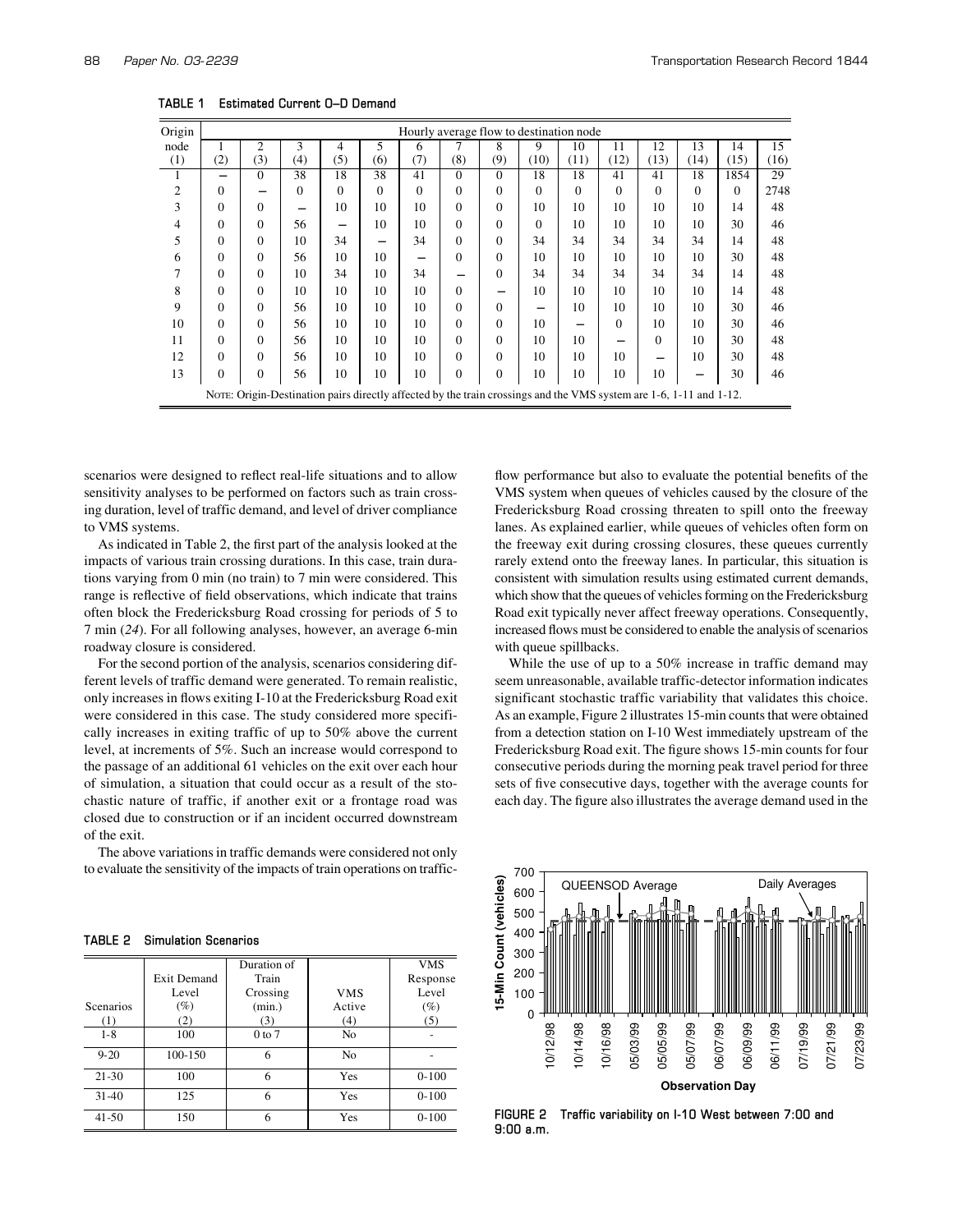generation of O–D flows with the QUEENSOD model, which was based solely on the October 1998 traffic counts. As observed, there was significant variability in traffic flow within each day. In particular, it was observed that the peak 15-min demand exceeded the hourly peak demand by more than 10% for most of the days. In addition to the variability within the peak period, significant variability was also observed from one day to the next. As an example, traffic counts from May 1999 yielded hourly flow estimates that were 5% to 13% higher than the average flows used in QUEENSOD to characterize current traffic conditions. Due to the stochastic nature of traffic, traffic within a peak 15-min period may thus easily vary by up to 25% relative to the demand coded for the simulation analyses.

In the final analysis, driver compliance to the VMS system was varied from 0 to 100%, in increments of 5% intervals, for scenarios considering either current demands or a 25% increased demand at the Fredericksburg Road exit. While it is uncertain whether compliance levels in excess of 50% could currently be attained at the study site, such a wide range of vehicle response levels was considered with the simple objective of better analyzing the trend of potential benefits.

For each scenario, finally, simulations were performed using a two-step process. In the first step, the study network was loaded with the corresponding demand and simulated for a 1-h period. Following this initial period, the network was simulated for another hour with no added demand, to ensure that all the vehicles that entered the simulated network during the first hour of simulation cleared the network before compiling performance measures. Ten replications were also made for each scenario to account for the stochastic variability of simulation outputs from the INTEGRATION model. Thus, unless otherwise noted, the performance measures reported in the remaining sections of the paper are for an average of ten distinct evaluation runs.

### SIMULATION RESULTS

Figure 3 illustrates the results of the simulations that were conducted to evaluate the impacts on traffic performance of train operations at the Fredericksburg Road crossing. The various diagrams shown in the figure illustrate the changes in travel time, fuel consumptions, and emissions of HC, CO, and  $NO<sub>x</sub>$  that result from the passage of trains of various lengths. In addition, each diagram illustrates both the networkwide impacts and impacts on exiting freeway vehicles with travel paths going across the railroad crossing (traffic between O–D pairs 1-6, 1-11, and 1-12).

In the various diagrams of Figure 3, it is observed that train operations have a certain impact on traffic-flow performance. For instance, when compared with a situation with no train operations, it is observed that the passage of an average 6-min train causes a 7.4% increase in total network travel time, a 2.1% increase in fuel consumption, and increases in vehicle emissions ranging between 0.9% and 1.3%. All these changes are significant at the 90% level, except for the increases in HC and CO. For the exiting freeway traffic going across the railroad crossing, the passage of a 5-min train causes a 16.0% increase in average travel time, a 5.3% increase in fuel consumption, and increases of HC, CO, and  $NO<sub>x</sub>$  of 4.0%, 2.4%, and 1.9%, respectively. Again, these changes are all significant, except for the HC and CO emissions. In terms of delay, the travel-time increase translates at the network level into an additional average delay per vehicle of 6.3 s and, for the exiting freeway traffic, into an additional average delay per vehicle of 22.0 s.

In the figure, the lack of significant impacts on HC and CO emissions is explained by the fact that vehicle emissions do not depend only on total travel time but also on the speed and acceleration profiles associated with each trip. While increases in travel speed tend to result in increases in fuel consumption and emissions, speed variability and, particularly accelerations at high speeds, can contribute significantly more to the total fuel consumed and pollutant emitted by a vehicle. This is particularly true for the HC and CO emissions, which are typically more sensitive to speed variability than are fuel consumption and  $NO<sub>x</sub>$  emissions. Consequently, modifications in the speed profiles of vehicles caused by the closing of the railroad crossing and the subsequent queuing of vehicles of Fredericksburg Road and Woodlawn Avenue can explain the various trends observed in Figure 3. Thus, while longer delays may result from the closing of the crossing, smoother speed profiles that cause lower HC and CO emissions may also result from it.

While there is no doubt that exiting freeway vehicles blocked at the railroad crossing during the passage of a train contribute to the networkwide impacts that are observed in Figure 3, a detailed analysis of the simulation results also indicates that nonfreeway traffic being queued on Fredericksburg Road and Woodlawn Avenue during the passage of a train also significantly affects the networkwide performance measures. Typically, the exiting freeway traffic accounts for only 6% of the total network increase in travel time and for less than 1% of the observed changes in fuel consumption and emissions. This is due to the relatively low volume of vehicles exiting the freeway and crossing the railroad (123 vph) with regard to the total number of vehicles simulated (7,216 vph). Nonetheless, the results of Figure 3 clearly indicate an impact on exiting freeway traffic, and thus, potential benefits that could be obtained by using the exiting I-10 VMS system to warn exiting freeway traffic about blockages by trains at the Fredericksburg Road exit.

Figure 4 illustrates the sensitivity of network travel times to the level of traffic exiting the freeway at the Fredericksburg Road exit. As expected, the figure indicates that increases in exiting traffic demand generally result in travel time increases. However, these increases remain relatively small. For instance, an increase in total network travel time of only 2.0% is observed when the exiting flow is increased by 50%. Similar results are found when fuel consumption and vehicle emissions are compiled. In this case, a 50% increase in exiting traffic demand causes an increase in network fuel consumption of only 1.4% and increases in HC, CO, and  $NO<sub>x</sub>$ emissions of only 1.7%, 1.5% and 1.2%, respectively. This result is again attributable to the small number of exiting vehicles in relation to the total number of simulated vehicles. In this case, an increase of 50% in exiting traffic demand adds only 61 vph to the network, which corresponds to a network traffic-demand increase of only 0.85%.

An element of particular interest in the above results is the fact that the percentage increases in network travel time, fuel consumption, and vehicle emissions are all greater than the increase in overall demand. While the maximum overall demand increase does not exceed 0.9%, increases in total travel time, fuel consumption, and vehicle emissions range from 1.2% to 2.0%. These results are attributed to the changes in traffic-flow dynamics that occur within the network as a result of the increased congestion caused by the added vehicles. This observation emphasizes the need to consider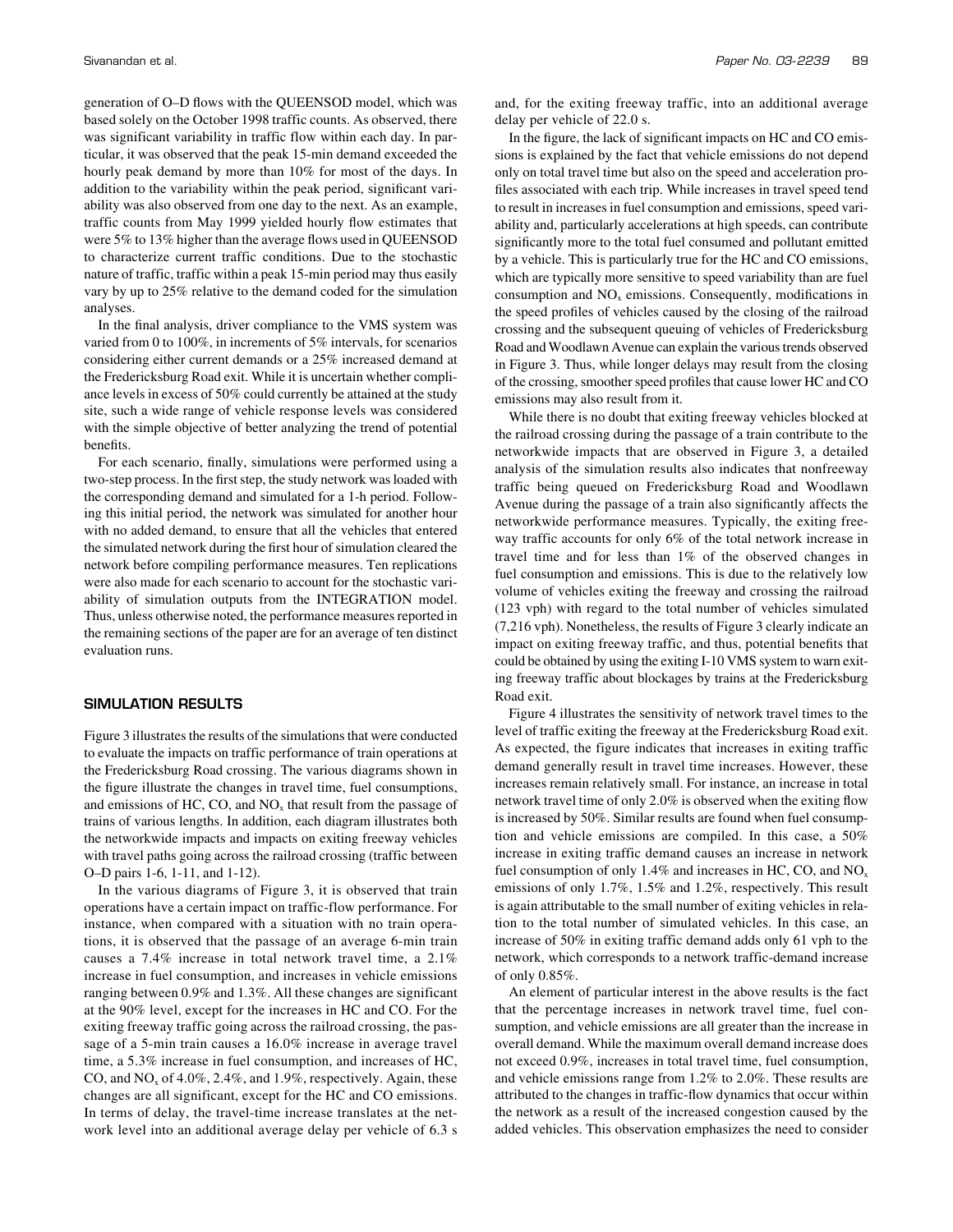

**FIGURE 3 Effect of train-crossing duration on (***a***) travel time, (***b***) fuel consumption, (***c***) HC emissions, (***d***) CO emissions, and (***e***) NO<sup>x</sup> emissions.**

not only the flows that would respond to traffic information displayed on VMS equipment but also vehicles traveling on the surrounding streets and arterials on which the diverted flows may choose to travel.

Figure 5 illustrates the results of simulations that were conducted to evaluate the potential benefits of using VMSs to preemptively warn motorists traveling on I-10 about traffic blockages at the Fredericksburg Road exit. These benefits are evaluated for scenarios considering a 6-min traffic blockage and various levels of driver response to the displayed messages. Similar to Figure 3, the diagrams shown in Figure 5 illustrate the impacts on travel time, fuel consumption, and emissions for both the total network traffic and the exiting freeway vehicles that travel between the O–D pairs of nodes 1-6, 1-11, and 1-12.

The top diagram of Figure 5 indicates that use of the VMS system has relatively little impact on travel times. For the exiting freeway traffic directly affected by the VMS system, slight but steady reductions in travel time are observed for increasing response levels of up to 40%. At a 40% response level, the average travel time for the affected freeway traffic is reduced by 2.1% when compared with a situation with no driver response to the VMS system. Past this level, the average travel time for the affected freeway traffic starts to increase again. At the 100% response level, a 1.2% increase in travel time is observed when compared with the scenario with no driver response. However, a statistical analysis through a paired student's *t*-test reveals that these changes are not statistically significant at the 90% level. This means that, while small differences are observed with the simulation results, it cannot be concluded that the use of the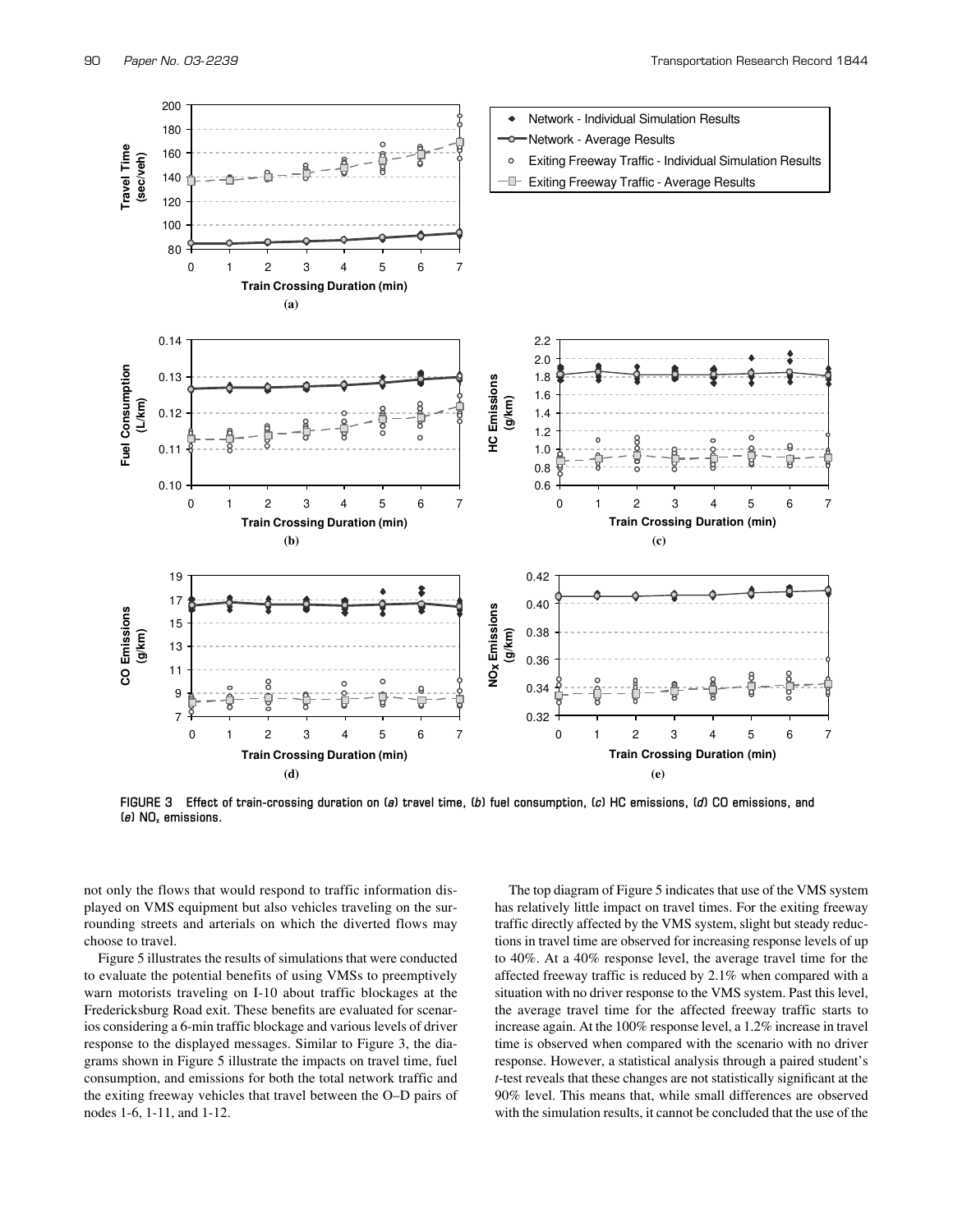

**FIGURE 4 Effects of traffic-demand level on (***a***) network average travel time and (***b***) exiting freeway traffic average travel time.**

VMS system would definitively improve travel times for the exiting freeway traffic or the network traffic in general.

The above results can be explained by the changes in traffic equilibrium and traffic congestion that result from diverting traffic away from the Fredericksburg Road crossing. When only a small number of vehicles respond to the VMS system and adopt a diversion route, the ability for these vehicles to avoid being delayed for several minutes at the Fredericksburg Road crossing easily outweighs the added delays that result from the increased traffic congestion on the links that are on the diverted route. However, when too many vehicles divert, the added congestion caused by the increased traffic on the diversion route starts to outweigh the benefits of avoiding the closed railroad crossing. Also, as more vehicles divert, motorists at the railroad crossing experience less congestion, thus reducing the benefits of avoid the railroad crossing. In this case, an apparent optimal solution seems to be when no more than 40% of drivers respond to the VMS system.

However, contrary to the impacts on travel times, the remaining diagrams of Figure 5 indicate that increased responsiveness to warnings displayed on the VMS equipment translate into higher vehicle fuel consumption and emissions. For a 40% response level, the increase in average fuel consumption for the exiting freeway traffic affected by the VMS system would be 1.9%. The increase in HC, CO, and  $NO<sub>x</sub>$  emissions would be 12.3%, 8.9%, and 2.0%, respectively. For a 100% response level, the increases reach 5.4% for fuel consumption, 26.1% for HC emissions, 18.9% for CO emissions, and 4.7% for  $NO<sub>x</sub>$  emissions. At the network level, very little changes are observed, mostly due to the small number of diverting vehicles. From a statistical point of view, the changes in fuel consumption become statistically significant for levels of driver compliance at and above 50%, while changes in vehicle emissions are significant at any level of driver compliance. Similar trends were also observed for the scenarios considering exit demand levels that are increased by 25% and 50%. While trends similar to the traveltime results may have been expected, the results of Figure 5 can be explained by the fact that diverting vehicles from the freeway to urban signalized streets causes greater speed variability for the diverted vehicles, which results in turn in more vehicle fuel consumption and emissions for these vehicles. As such, these results clearly indicate that considering only delay reductions may not be sufficient to properly evaluate the benefits of VMS systems and that environmental impacts should thus be considered.

## **CONCLUSIONS**

This paper investigated the potential of using VMSs to provide warning information to freeway motorists about railroad crossing closures near freeway exits. This investigation was carried out using the Fredericksburg Road crossing near Exit 567 on I-10 in San Antonio, Texas, as a case study, and the INTEGRATION simulation model as an evaluation tool. In the study, the impacts of train operations and VMS messaging on traffic-flow operations were evaluated by simulating scenarios with various train-crossing durations, levels of traffic demand on the Fredericksburg Road exit, and levels of vehicle response to the VMS system.

The analysis first outlined the significant impact of train operations on traffic-flow performance at the selected crossing. When compared with a scenario without closures, it was determined that the passage of an average 6-min train caused a 7.3% increase in total network travel time under existing traffic demands as well as some increases in fuel consumption and vehicle emissions. The analysis further indicated that increases in traffic demand on the I-10 Fredericksburg Road exit would not significantly affect network traffic performance.

In terms of traffic-flow performance, only marginal benefits were found from the use of the VMS system. In particular, small reductions in total travel times for the freeway traffic affected by the train operations at the Fredericksburg Road crossing were observed under driver compliance levels of up to 40%. These reductions also did not significantly reduce the total network travel time due to the small ratio of diverted vehicles with respect to the total network flow. Lesser benefits were also obtained with compliance levels exceeding 40% due to increased congestion on the diversion routes. This result particularly indicates the dependency that exists between the benefits that can be obtained from the use of advanced information systems and the levels of traffic congestion that exist on potential diversion routes.

In the final evaluation, the use of the VMS system to preemptively warn freeway motorists about traffic blockages at the Fredericksburg Road exit resulted in higher fuel consumption and vehicle emissions under all levels of driver compliance as a result of the increased speed variability along the arterial diversion routes. These results indicate the need to consider not only reductions in travel times when evaluating the potential benefits of VMS systems but also the fuel consumption and emissions impacts of these systems.

It is recommended that an evaluation of the safety impacts of the VMS system be conducted using crash-risk models.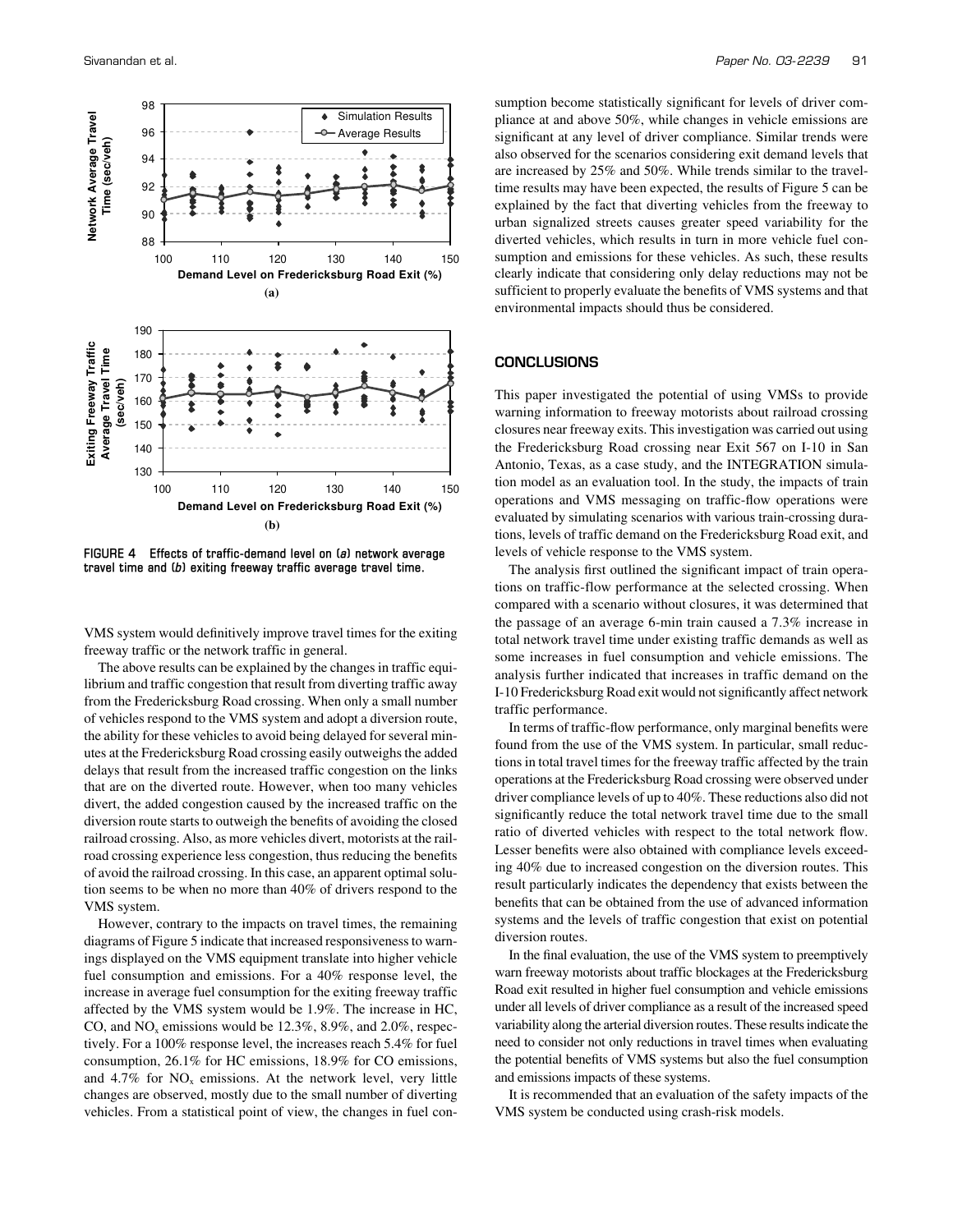

**FIGURE 5 Effects of driver-response level on VMS system on (***a***) travel time, (***b***) fuel consumption, (***c***) HC emissions, (***d***) CO emissions, and (***e***) NO<sup>x</sup> emissions.**

## **REFERENCES**

- 1. Southwest Research Institute. *Railroad Delay Advance Warning System—Model Deployment Initiative System Design Document.* Texas Department of Transportation, San Antonio, 1998.
- 2. Venglar, S., D. Fambro, and C. Walters. *Development of Analytical Tools for Evaluating Operations of Light Rail at Grade Within an Urban Signal System, Final Report.* Texas Transportation Institute, College Station, 1994.
- 3. Zhang, L., and A. G. Hobeika. Extending CORSIM to Simulate Highway Networks Involving Highway–Railroad Grade Crossings. Presented at the 6th World Congress on Intelligent Transportation Systems, Washington, D.C., 1999.
- 4. Van Aerde, M., and H. Rakha. Development and Potential of System-Optimized Route Guidance Strategies. *Proc., First Vehicle Navigation Information Systems Conference,* IEEE Service Center, Piscataway, N.J., 1989, pp. 304–309.
- 5. Boyce, D. E. Route Guidance Systems for Managing Urban Transportation Networks: Review and Prospects. Presented at the 10th Italian Regional Science Association Conference, Rome, Italy, 1989.
- 6. Mahmasani, H. S., and S. Peeta. System Optimal Dynamic Assignment for Electronic Route Guidance in a Congested Traffic Network. *Proc., 2nd International Seminar on Urban Traffic Networks: Dynamic Flow Modeling and Control* (N. H. Gartner and G. Improta, eds.), Springer, Berlin, 1992, pp. 3–38.
- 7. Hobeika, A. G., R. Sivanandan, K. Ozbay, R. Subramaniam, and Y. Zhang. *Real-Time Diversion Strategies for Urban Congested Networks—Phase III.* Report MAUTC-VP101-0191. Mid-Atlantic Universities Transportation Center, University Park, Pa., 1993.
- 8. *INTEGRATION Release 2.20 for Windows: User's Guide—Volume I: Fundamental Model Features.* M. Van Aerde and Associates, Ltd., Blacksburg, Va., 1999.
- 9. *INTEGRATION Release 2.20 for Windows: User's Guide—Volume II: Advanced Model Features.* M. Van Aerde and Associates, Ltd., Blacksburg, Va., 1999.
- 10. Van Aerde, M. *Modeling of Traffic Flows, Assignment and Queuing in Integrated Freeway/Traffic Signal Networks.* Ph.D. thesis, University of Waterloo, Waterloo, Ontario, Canada, 1985.
- 11. Van Aerde, M., and S. Yagar. Dynamic Integrated Freeway/Traffic Signal Networks: A Routing-Based Modelling Approach. *Transportation Research Part A: General,* Vol. 22, No. 6, 1988, pp. 445–453.